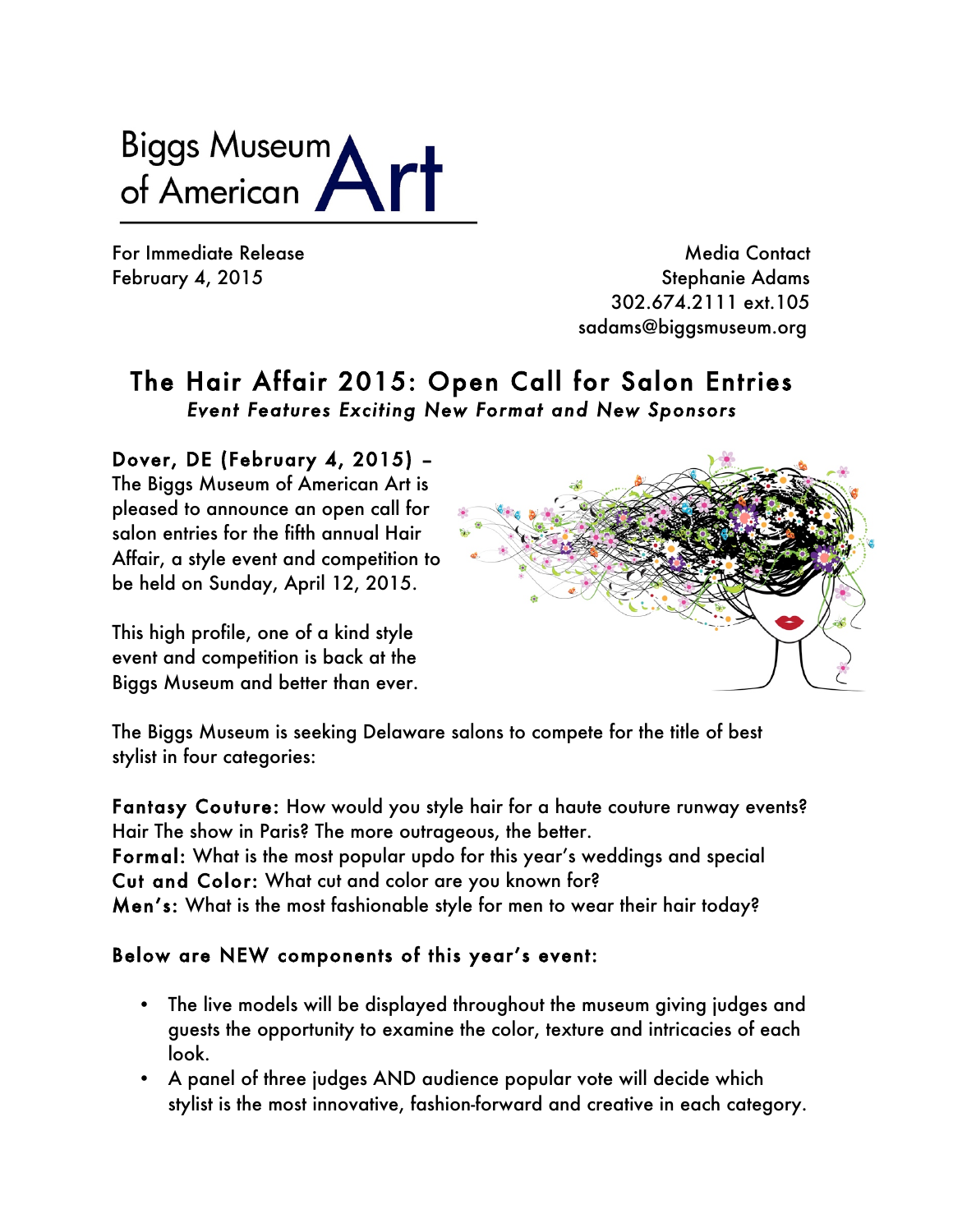• For details and guidelines, or to download the application, visit www.BiggsMuseum.org. If you have questions please contact Beccy Schwartz at bschwartz@biggsmuseum.org or 302-674-2111 ext. 101.

The Biggs Museum looks forward to working with the style community to present yet another high-quality event that reflects its own artistic standards as well as the standards of all participating salons through this display of innovative, creative, unique and fantastical hair creations! Entries due March 6. Spaces are limited, apply early!

### Sponsors

The presenting sponsor for the 2015 Hair Affair is Bad Hair Day? In Rehoboth Beach, DE. Additionally, Delaware Today will return as the media sponsor and Frankfurt Bakery who will supply cupcakes and small sandwiches for guests at the event.

# Event Quick Facts

Event: *Hair Affair*: BIGGER, BETTER, and BACK AT THE BIGGS

Date: Sunday, April 12

Time: 1:30-4:30 p.m.

Location: Biggs Museum

Ticket Price: \$25 in advance/\$35 at the door

Description: The Hair Affair is back at the Biggs and better than ever as Delaware salons compete for the title of best stylist in four categories: Fantasy Couture, Formal, Cut and Color and Men's. For the first time, the live models will not compete on the runway; instead they will be displayed throughout the museum giving guests the opportunity to truly examine the color, texture and intricacies of each look. Champagne, desserts and voting tickets included in entry fee. Tickets can be purchased online at www.BiggsMuseum.org or call (302) 674-2111.

### About the Museum

The Biggs Museum seeks to serve a diverse public as a regional museum of fine and decorative arts, made from 1700 to present, representing the State of Delaware and the surrounding Mid-Atlantic region. The Biggs Museum engages audiences through a compelling program of temporary exhibitions and programming. The Biggs Museum encourages the development of creativity and an appreciation for art by offering a comprehensive slate of educational programming for all ages. The Biggs Museum of American Art is a private, nonprofit 501(c) (3) organization.